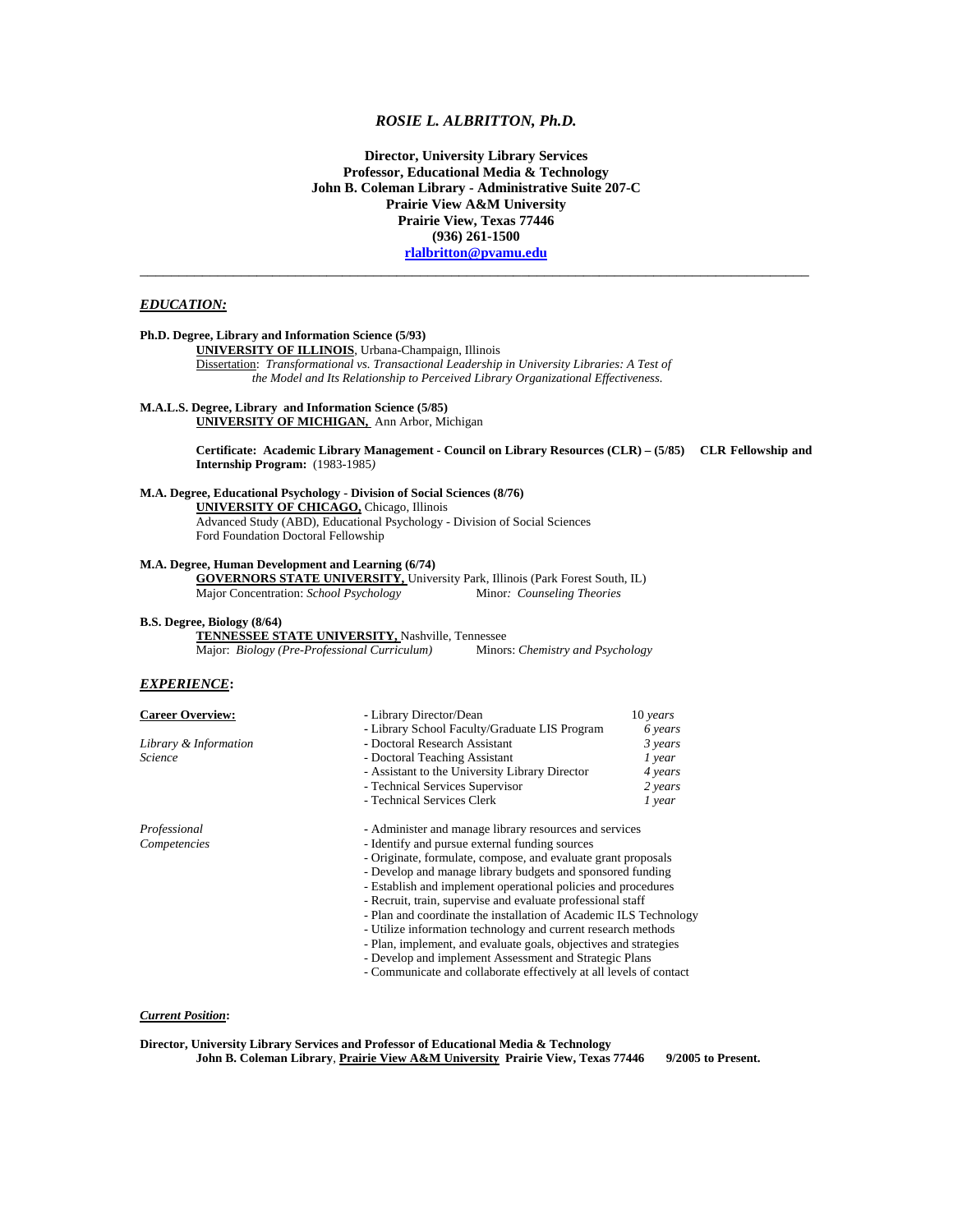### *Other Library Administrative Experience:*

**Dean, University Library Services – Professor of Library & Information Science Florida Memorial University, (formerly Florida Memorial College) – 01/2000 to 09/2005. Assistant to the Director of University Libraries for Research, Grants, and Planning University of Missouri at Columbia, Columbia, Missouri (8/1985 – 8/91) Technical Services Supervisor (1981-83) Georgia State University Library - Atlanta, Georgia**.

# *Academic Teaching Experience:*

**Assistant Professor of Library and Information Science Wayne State University, Detroit, Michigan. (6/93-12/99) Doctoral Teaching Assistant University of Illinois, Urbana-Champaign, Graduate School of Library and Information Science. (1990-91)** 

### *Other Library and Information Science Experience:*

**Doctoral Graduate Assistant to the Director of Collection Development. (1991-93) University of Illinois, Urbana-Champaign,** Graduate Library Administrative Offices. **Doctoral Research Assistant. (1989-90)** 

 **University of Illinois, Urbana-Champaign,** School of Library & Information Science. **CLR Fellow, Academic Research Management Internship. (Spring Semester 1985)** 

 **Northwestern University,** University Library.

*Other Professional Experience: (1964-1983)* 

**Educational Psychologist and Counselor……………..**Prairie State College, Chicago Heights, Illinois. **Director of After-School Education Center………….…**Title VII Program, Illinois School District 163 **Science and Mathematics Middle School Teacher…………**Chicago Public School, Chicago, Illinois

**Research Biology Technician…………………………………………**Department of Pharmacology

- Baxter Pharmaceutical Laboratories, Morton Grove, Illinois (1964-66)
- University of Illinois Medical Center, Chicago, Illinois (1966-68)

# *PUBLICATIONS:*

#### **Book:**

Albritton, R. and Shaughnessy, T. (1990). *Developing Leadership Skills: A Sourcebook for Librarians.*  (Foreword by Deanna Marcum, Vice President, Council on Library Resources). Englewood, CO: Libraries Unlimited, 300pp.

#### **Chapters:**

- Albritton, R. The Founding and Prevalence of African-American Social Libraries and Historical Societies, 1828-1918: Gatekeepers of Early Black History, Collections, and Literature. In, M.T. Tucker (Ed.), *Untold Stories: Civil Rights, Libraries, and Black Librarianship,* pp. 23-46. Graduate School of Library and Information Science Publications Office, University of Illinois, Champaign, Illinois: 1998.
- Albritton, R. A New Paradigm of Leader Effectiveness in Academic Libraries: An Empirical Study of the Bass Model of Transformational Leadership. In, T. Mech and G. B. McCabe (Eds.) *Leadership and Academic Libraries,* pp. 66-82. (Greenwood Library Management Collection). Greenwood Press, Westport, CT: 1998.
- Albritton, R. Transformational Leadership in Academic Libraries: An Empirical Study of the Model and Its Relationship to Perceived Organizational Effectiveness. In, D. E. Williams and E.D. Garten (Eds.) *Advances in Library Administration and Organization, Vol. 13, pp.* 57-110. JAI Press, Greenwich, CT: 1995.
- Albritton, R. Continuing Professional Education: A Management Development Approach. In, B. Katz (Ed.) *Continuing Education of Reference Librarians,* pp. 237-255. Haworth Press, NY: 1990.

### **Conference Proceedings:**

Albritton, R. Perceptions of Transformational vs. Transactional Leadership in University Libraries. In, R. Arheim, (Ed.) *Proceedings of the Association of College and Research Libraries (ACRL) 7th National Conference: Continuity & Transformation – The Promise of Confluence.*  Pittsburgh, PA: March 29-April 1, 1995. (pp. 205-206) ACRL/ALA Publication, Chicago: 1995.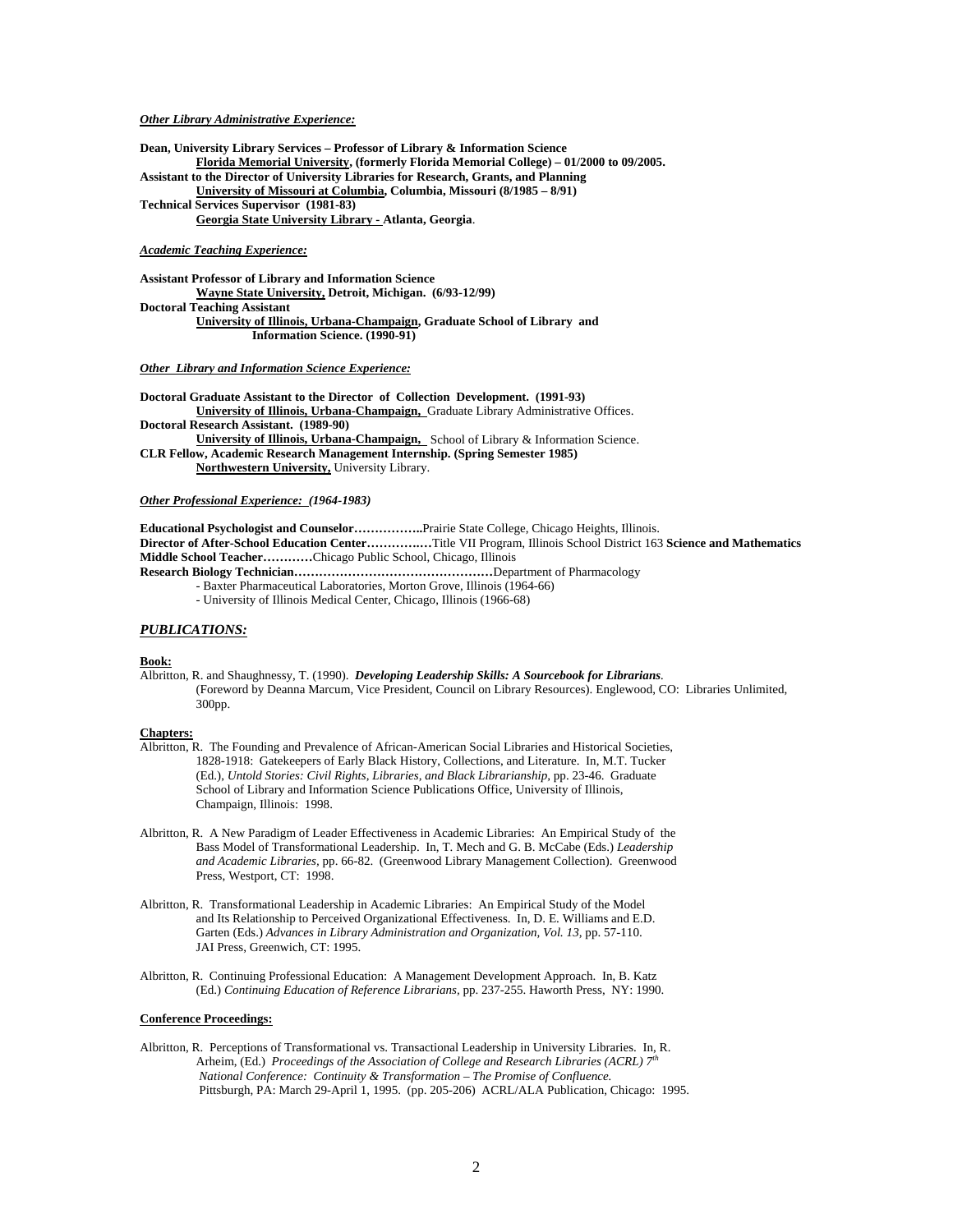Albritton, R. Multicultural Education in Library and Information Science: Developing a Comprehensive Concept of Multiculturalism. (Abstract from Panel Presentation). In, R. Arheim, (Ed.) *Proceedings of the Association of College and Research Libraries (ACRL) 7th National Conference: Continuity & Transformation – The Promise of Confluence.* Pittsburgh, PA: March 29-April 1, 1995. (pp. 205-206) ACRL/ALA Publications, Chicago: 1995.

### **Journal Articles:**

- Albritton, R. IFLA's Core Programme on Universal Data Flow and Telecommunications: A Report on 1992-93 Activities. *Resource Sharing and Information Networks.* 9 (2): 163-168, 1994.
- Albritton, R. Assessing Early Outcomes of the Intern-Scholar Program at the University of Missouri. *Journal of Academic Librarianship.* 17 (2): 77-78, 1991.
- Albritton, R. and Estabrook, L. A Research Agenda for Illinois Public Libraries. *Illinois Libraries.* February 1991: 123-128.
- Albritton, R. Continuing Professional Education: A Management Development Approach. *The Reference Librarian.* No. 30, p. 237-255, 1990.
- Albritton, R. Leadership Development. *College & Research Libraries News.*48 (10): 618-623, 1987.
- Albritton, R. The Intern-Scholar Program at the University of Missouri-Columbia. *Show-Me Libraries.*  38 (9): 9-18, 1987.
- Sievert, M. and Albritton, R. Investigating Computer Anxiety in an Academic Library. *Information Technology and Libraries.* 7 (3): 243-252, 1988

#### **Other Publications (including Internet and ERIC Documents):**

- Web-Master/Publisher/Editor. *AfriTECH ™ NEWSLINE: An Online Magazine, and The AfriTECH™ Project Home-Page, 1998-2003.*
- Editor. *The AfriTECH '95 Newsletter.* The Newsletter for the AfriTECH Electronic Discussion Group. Volume 1, no. 1 published September 1994; Volume 1, no. 2 published December 1994; and Volume 1, no. 3 published June 1995, as *AfriTECH NEWS.*
- Albritton, R. *Developing Leadership in Academic Research Librarianship: The UMC Libraries' Intern Scholar Program.* Final Report to the Council on Library Resources (CLR). Program for Recent Graduates Grant #3103. *ERIC Document ED-310-769. 1990.*
- Albritton, R. and Sievert, M. *Investigating the Effects of Human Factors on the Outcomes of a Library Computer Literacy Program.* Final Report to the Council on Library Resources (CLR). Faculty/Librarian Grant #5002. *ERIC Document ED-290-485. 1988.*
- Albritton, R. and Sievert, M. *Investigating Resistance to Computers in an Academic Library.* Abstract of a Research Paper presented at ALA Annual Conference, in San Francisco, June 1987. *ERIC Document ED-288-506. 1988*.

#### *RECOGNITIONS, HONORS, AND AWARDS:*

- *ALA (American Library Association) Council Member. Re-*Elected by the membership of ALA in the 2009 National election to serve a third three-year term (2009-2012) a Councilor-at-Large. The ALA Council is the governing body of the largest and oldest professional library association.
- *SACS On-site Review Team Member*. Selected by SACS to serve on an On-site Review Team to evaluate the (QEP) Quality Enhancement Plan, and review issues of potential non-compliance, for the reaffirmation of accreditation of a University, located in the SACS region. March 2007 ..
- *University of North Texas School of Library & Information Science Board of Advisors.*  Appointed to serve a three-year term, 2007 to 2010, as a member of the Board, December 2006.
- *HARLIC (Houston Area Research Library Consortium Board. Serving as a member of the HARLIC Board, as the Director of a member library. (Fall 2005 to Present)*

*Frye Leadership Institute, Emory University. Class of 2003*